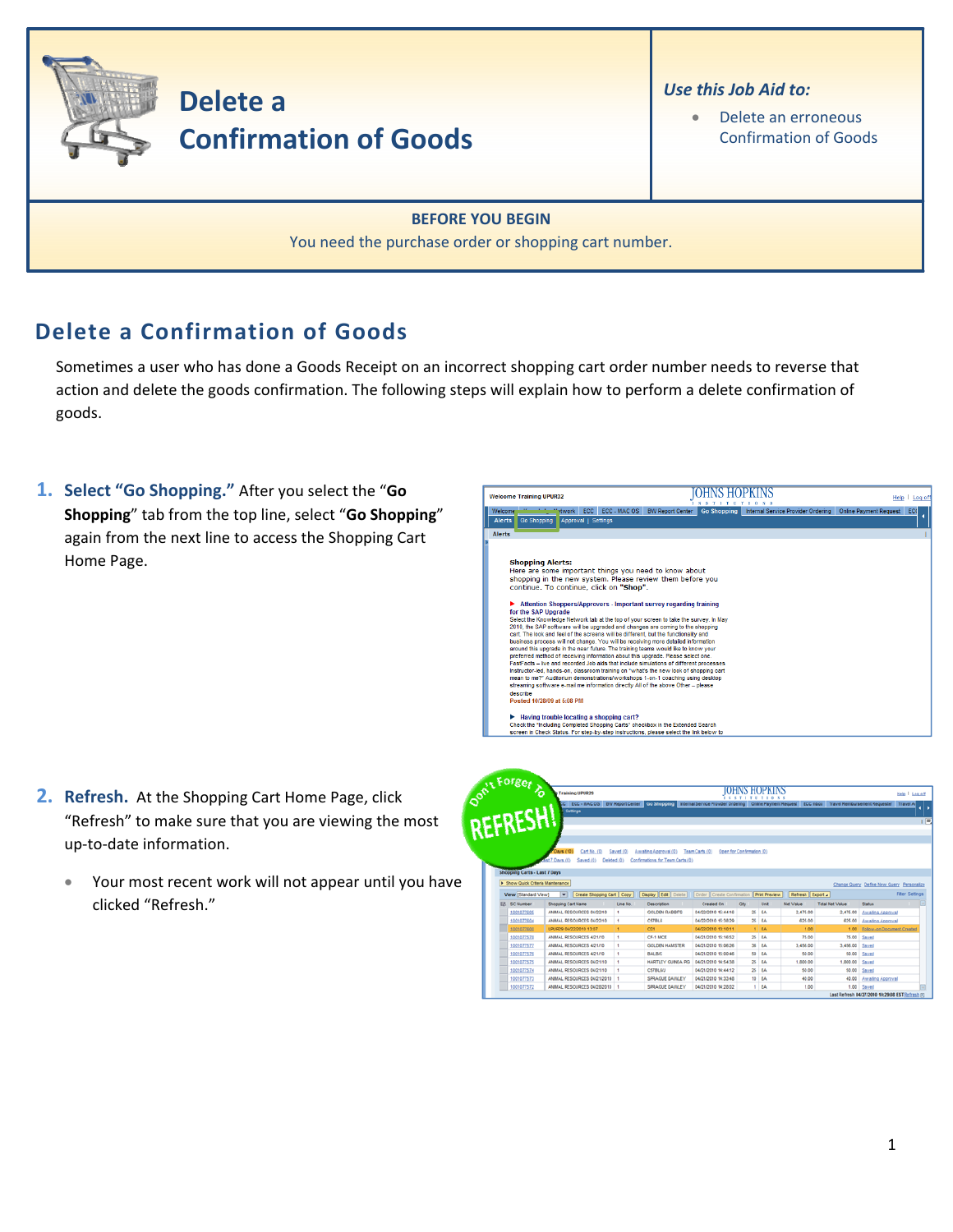- **3. Locate the Confirmation Number.** The Shopping Cart Home Page displays a list of shopping carts, along with the status of each as shown in the right-most column labeled "Status."
	- A Shopping Cart that has an associated Purchase Order will have the status "**Follow‐On Document Created**."

|                                                                                                                                                  |                                |                        | <b>Welcome Annette Kamau</b> |                             |          |                                                                                                                | Hele Title                |      |                          |                                                                                           |                 |                                             |  |
|--------------------------------------------------------------------------------------------------------------------------------------------------|--------------------------------|------------------------|------------------------------|-----------------------------|----------|----------------------------------------------------------------------------------------------------------------|---------------------------|------|--------------------------|-------------------------------------------------------------------------------------------|-----------------|---------------------------------------------|--|
| Welcone GA .: 2 Newwiedge Network ECC BWOLS BWReport Center Crane Fayeard Request SRM OLS   ROLS  <br>Alerta : Go Shopping : Approval : Sattings |                                |                        |                              |                             |          |                                                                                                                |                           |      | <b><i>SSYSSSTERS</i></b> | SUS CUI Sisten CUI Travel Removasement Requester Central Receiving CC Minipulary ECC Miss |                 |                                             |  |
|                                                                                                                                                  |                                |                        |                              |                             |          |                                                                                                                |                           |      |                          |                                                                                           |                 |                                             |  |
| Go Shopping                                                                                                                                      |                                |                        |                              |                             |          |                                                                                                                |                           |      |                          |                                                                                           |                 |                                             |  |
|                                                                                                                                                  | <b>Active Queries</b>          |                        |                              |                             |          |                                                                                                                |                           |      |                          |                                                                                           |                 |                                             |  |
|                                                                                                                                                  | <b>Shopping Carts</b>          | <b>Cast 7 Days (2)</b> |                              | Cart No. (0)<br>Saved (0)   |          | Amatrin Approval (0)<br>Texas Carty (II)                                                                       | Comh for Conferration (0) |      |                          |                                                                                           |                 |                                             |  |
|                                                                                                                                                  | Confernations                  | Last 7 Days (D)        |                              | Saved (0)<br>Celeted (D)    |          | Contrestons for Team Carts (D)                                                                                 |                           |      |                          |                                                                                           |                 |                                             |  |
|                                                                                                                                                  | Shopping Carts - Last 7 Days   |                        |                              |                             |          |                                                                                                                |                           |      |                          |                                                                                           |                 |                                             |  |
|                                                                                                                                                  | > Show Outs Orberts Mantenance |                        |                              |                             |          |                                                                                                                |                           |      |                          |                                                                                           |                 | Change Guery, Detine New Guery, Paragraitza |  |
|                                                                                                                                                  | Wew [Standard View]            |                        |                              |                             |          | V Creste Shopping Cart   Copy       Dozavy   Edit   Debts       Chille     Creste Confirmation   Fritt Preview |                           |      |                          | Retreat Espot 4                                                                           |                 | Fiber Settings                              |  |
|                                                                                                                                                  | <b>PC SC Number</b>            |                        | Shopping Cart Name           |                             | Line No. | Description:                                                                                                   | Created On                | Otv. | <b>Link</b>              | <b>Rief Value</b>                                                                         | Total Net Value | Shelt II                                    |  |
|                                                                                                                                                  | 1001714300                     |                        |                              | Ottice Furniture 04/27/2010 |          | Office Charg                                                                                                   | 04/27/2010 18:59:24       |      | 10 FA                    | 3,000.00                                                                                  |                 | 3,000.00 Amaling Approval                   |  |
|                                                                                                                                                  | 1001713043                     |                        | Office furniture             |                             |          | Office Chair                                                                                                   | 04/21/2010 16:30:20       |      | 1 EA                     | 300.00                                                                                    |                 | 300.00 Awaling Approval                     |  |
|                                                                                                                                                  |                                |                        |                              |                             |          |                                                                                                                |                           |      |                          |                                                                                           |                 |                                             |  |
|                                                                                                                                                  |                                |                        |                              |                             |          |                                                                                                                |                           |      |                          |                                                                                           |                 |                                             |  |
|                                                                                                                                                  |                                |                        |                              |                             |          |                                                                                                                |                           |      |                          |                                                                                           |                 |                                             |  |
|                                                                                                                                                  |                                |                        |                              |                             |          |                                                                                                                | Status                    |      |                          |                                                                                           |                 |                                             |  |
|                                                                                                                                                  |                                |                        |                              |                             |          |                                                                                                                |                           |      |                          |                                                                                           |                 |                                             |  |
|                                                                                                                                                  |                                |                        |                              |                             |          |                                                                                                                |                           |      |                          |                                                                                           |                 |                                             |  |
|                                                                                                                                                  |                                |                        |                              |                             |          |                                                                                                                |                           |      |                          | Eallers an Dearmard Constant                                                              |                 |                                             |  |

- To access the Confirmation number, click on the "Follow-On Document Created" link. Follow-on Document Created This displays the shopping cart (as if you had selected "Display" or "Edit"), but defaults to the tab called "**Related Documents**" in the "Details" section of the order.
- You may also search for confirmations by using the "Confirmations Query" at the top of the Shopping Cart Home Page.
- **4. Display the Confirmation.** Click on the Confirmation Document Number displayed below in the Related Documents tab.
	- This will take you to the Display Confirmation page.

| <b>V sen Uvervew</b>               |                                  |                                         |                                                         |                                                                                                                                           |              |                          |                 |      |              |                |   |                          |                 |
|------------------------------------|----------------------------------|-----------------------------------------|---------------------------------------------------------|-------------------------------------------------------------------------------------------------------------------------------------------|--------------|--------------------------|-----------------|------|--------------|----------------|---|--------------------------|-----------------|
| Details   Addition                 |                                  |                                         | Copy   Parte   Duplicate   Delete   5 Process Al fans / |                                                                                                                                           |              |                          |                 |      |              |                |   |                          |                 |
| Line Number Product D Description  |                                  |                                         |                                                         | Product Category Product Category Description Cuantly Unit Net Price /Limit Per Cumency Delvery Date Notes Attachments Account Assignment |              |                          |                 |      |              |                |   |                          |                 |
| $+1$                               |                                  | Office Otalca                           | 50000000                                                | <b>FURNITURE</b>                                                                                                                          | 10 EA        | 300.00                   | ×               | LISD | 05/02/2010   | $\overline{Q}$ | Q | Cost Center (1010403003) |                 |
|                                    |                                  |                                         |                                                         |                                                                                                                                           |              |                          | Document Number |      |              |                |   |                          |                 |
|                                    |                                  |                                         |                                                         |                                                                                                                                           |              |                          |                 |      |              |                |   |                          |                 |
|                                    |                                  |                                         |                                                         |                                                                                                                                           |              |                          |                 |      | 1001714389/1 |                |   |                          |                 |
|                                    | Details for item 1 Office Chairs |                                         |                                                         |                                                                                                                                           |              |                          |                 |      |              |                |   |                          |                 |
| <b>Bern Data</b><br><b>WHitley</b> | Account Assignment               |                                         | Notes and Attachments                                   | Delivery Address/Performance Location                                                                                                     |              | Sources of               |                 |      | 2000766496/1 |                |   |                          | d Documents     |
| <b>Views Linked States Dollar</b>  |                                  | ल                                       |                                                         |                                                                                                                                           |              |                          |                 |      |              |                |   |                          |                 |
| Document                           | Name                             |                                         |                                                         | <b>Document Number</b>                                                                                                                    |              | <b>Backered Document</b> |                 |      |              |                |   |                          | <b>Quantity</b> |
| Shopping Cart                      | Office Chart                     |                                         |                                                         | 5005714389/                                                                                                                               |              |                          |                 |      |              |                |   |                          |                 |
| <b>Purchase Order</b>              | Total                            | Local PO1 CE02SBENKOW1 04/28/2010 10:15 | 2000788496/1                                            |                                                                                                                                           | 2000766496/1 |                          | 6000498170/1    |      |              |                |   |                          |                 |
|                                    | Total                            |                                         |                                                         |                                                                                                                                           |              |                          |                 |      |              |                |   |                          |                 |
| Conferention                       |                                  |                                         |                                                         | 6000498170/1                                                                                                                              |              | 010/5006729747           |                 |      |              |                |   |                          |                 |

- **5. Cancel (Delete) Confirmation.** In the Display Confirmation page, click on the Cancel button at the top of the page. This will Delete the confirmation.
	- Click on the **Yes** button on the pop‐up window to confirm that you want to delete this document.

| <b>Display Confirmation</b>                                |                      |            |                                   |            |                                 |                                               |                               |     |             |
|------------------------------------------------------------|----------------------|------------|-----------------------------------|------------|---------------------------------|-----------------------------------------------|-------------------------------|-----|-------------|
| Confirmation Number: 6000498170                            |                      |            | Purchase Order Number: 2000766496 |            |                                 | Status: Posted in the Backend                 | Confirmed Value: 3,000.00 USD |     |             |
| Close                                                      | <b>Print Preview</b> | Refresh    | Cancel       eturn Delivery       |            |                                 |                                               |                               |     |             |
| <b>Overview</b>                                            | Header               | Item       | Notes & Attachment                |            | Tracking<br>Approval            |                                               |                               |     |             |
| Confirmation Name:<br>Delivery Date: *                     | 04/28/2010           |            |                                   |            | Reference Document:             |                                               |                               |     |             |
| ▼ Item Overview                                            |                      |            |                                   |            |                                 |                                               |                               |     |             |
| <b>Details</b> Add Item <b>Copy</b> Paste Duplicate Delete |                      |            |                                   | Copy All Q |                                 |                                               |                               |     |             |
| Line Number                                                | Item Type            | Product ID | Description                       | Product Co | <b>Delete / Cancel Document</b> |                                               |                               | Per | Delivery Da |
| $+1$                                                       | Material             |            | Office Chairs                     | 56000000   |                                 | Do you really want to delete the<br>document? |                               | и   | 05/02/2010  |
|                                                            |                      |            |                                   |            |                                 |                                               | No.<br>Yes                    |     |             |